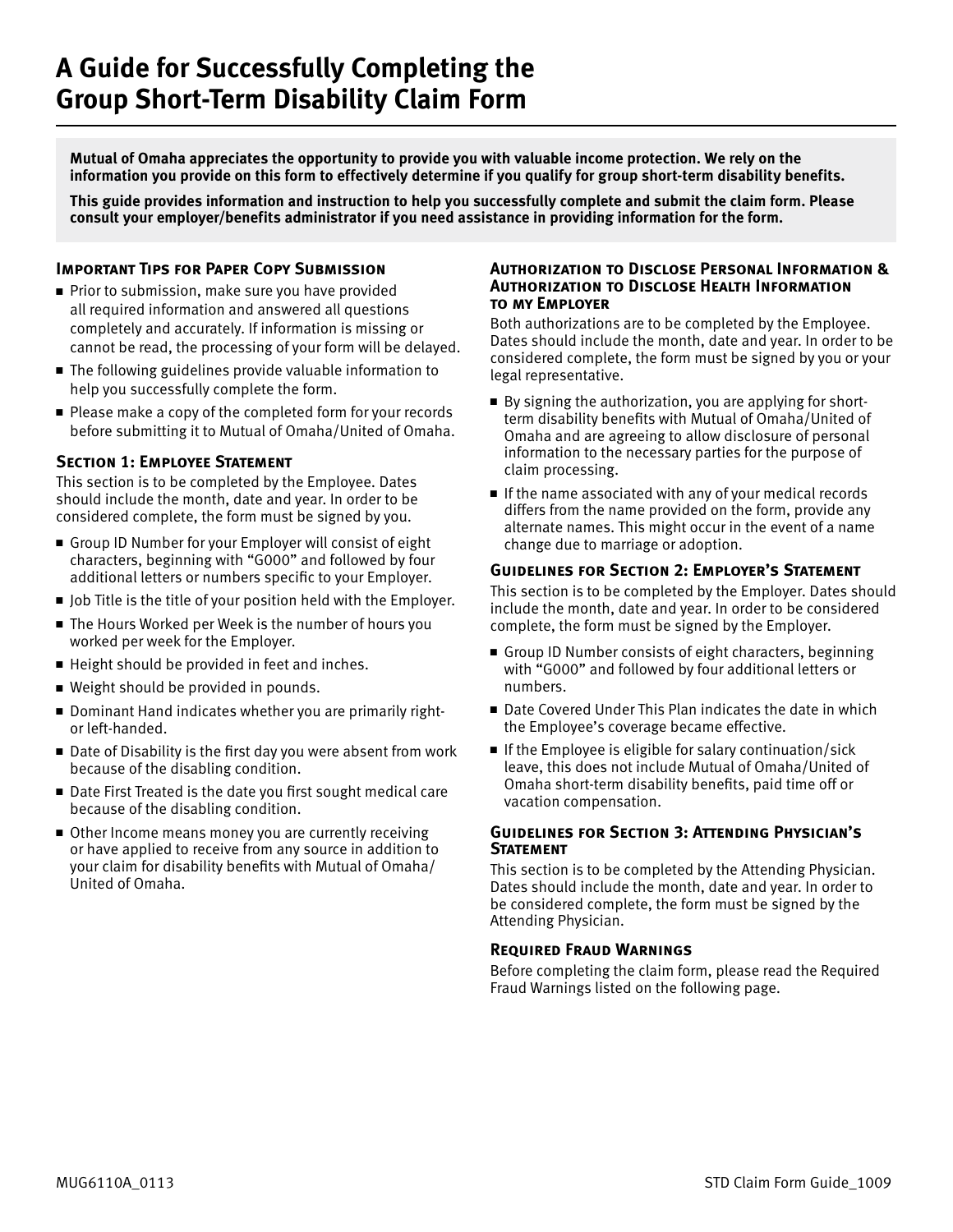## **Please read – State specific warnings apply to the resident of such state**

- **Fraud Warning:** Any person who knowingly and with intent to defraud any insurance company or other person files an application for insurance or statement of claim containing any materially false information or conceals for the purpose of misleading, information concerning any fact material thereto commits a fraudulent insurance act, which is a crime and subjects such person to criminal and civil penalties.
- **Alabama:** Any person who knowingly presents a false or fraudulent claim for payment of a loss or benefit or who knowingly presents false information in an application for insurance is guilty of a crime and may be subject to restitution fines or confinement in prison, or any combination thereof.
- Arkansas/Kentucky/Louisiana/Maine/New Mexico/ **Ohio/Tennessee:** Any person who, with intent to defraud or knowing that he/she is facilitating a fraud against an insurer, submits an application or files a claim containing a false or deceptive statement is guilty of insurance fraud.
- **Exalifornia:** For your protection California law requires the following to appear on this form: Any person who knowingly presents a false or fraudulent claim for the payment of a loss is guilty of a crime and may be subject to fines and confinement in state prison.
- **Colorado:** It is unlawful to knowingly provide false, incomplete, or misleading facts or information to an insurance company for the purpose of defrauding or attempting to defraud the company. Penalties may include imprisonment, fines, denial of insurance, and civil damages. Any insurance company or agent of an insurance company who knowingly provides false, incomplete, or misleading facts or information to a policyholder or claimant for the purpose of defrauding or attempting to defraud the policyholder or claimant with regard to a settlement or award payable from insurance proceeds shall be reported to the Colorado division of insurance within the department of regulatory agencies.
- **E** District of Columbia: It is a crime to provide false or misleading information to an insurer for the purpose of defrauding the insurer or any other person. Penalties include imprisonment and/or fines. In addition, an insurer may deny insurance benefits if false information materially related to a claim was provided by the applicant.
- **Kansas:** Any person who knowingly and with intent to defraud any insurance company or other person files an application for insurance or statement of claim containing any materially false information or conceals for the purpose of misleading, information concerning any fact material thereto commits a fraudulent insurance act, which is a crime and subjects such person to criminal and civil penalties as determined by a court of law.
- **Maryland:** Any person who knowingly or willfully presents a false or fraudulent claim for payment of a loss or benefit or who knowingly or willfully presents false information in an application for insurance is guilty of a crime and may be subject to fines and confinement in prison.
- **New Jersey:** Any person who includes any false or misleading information on an application for insurance is subject to criminal and civil penalties.
- **New York:** Any person who knowingly and with intent to defraud any insurance company or other person files an application for insurance or statement of claim containing any materially false information, or conceals for the purpose of misleading, information concerning any fact material thereto, commits a fraudulent insurance act, which is a crime, and shall also be subject to a civil penalty not to exceed five thousand dollars and the stated value of the claim for each such violation.
- **Oregon:** Any person who knowingly and with intent to defraud any insurance company or other person files an application for insurance or statement of claim containing any materially false information or conceals for the purpose of misleading, information concerning any fact material thereto commits a fraudulent insurance act, which may be a crime and may subject such person to criminal and civil penalties.
- **Puerto Rico:** Any person who furnishes information verbally or in writing, or offers any testimony on improper or illegal actions which, due to their nature constitute fraudulent acts in the insurance business, knowing that the facts are false shall incur a felony and, upon conviction, shall be punished by a fine of not less than five thousand (5,000) dollars, nor more than ten thousand (10,000) dollars for each violation or by imprisonment for a fixed term of three (3) years, or both penalties. Should aggravating circumstances be present, the fixed penalty thus established may be increased to a maximum of five (5) years; if extenuating circumstances are present, it may be reduced to a minimum of two (2) years.
- **Rhode Island:** Any person who knowingly presents a false or fraudulent claim for payment of a loss or benefit or knowingly presents false information on an application for insurance is guilty of a crime and may be subject to fines and confinement in prison.
- **F** Vermont: Any person who knowingly and with intent to defraud any insurance company or other person files an application for insurance or statement of claims containing any materially false information or conceals for the purpose of misleading, information concerning any fact material thereto may be committing a fraudulent insurance act, which may be a crime and may subject such person to criminal and civil penalties.
- **Virginia:** Any person who, with the intent to defraud or knowing that he is facilitating a fraud against an insurer, submits an application or files a claim containing a false or deceptive statement may have violated state law.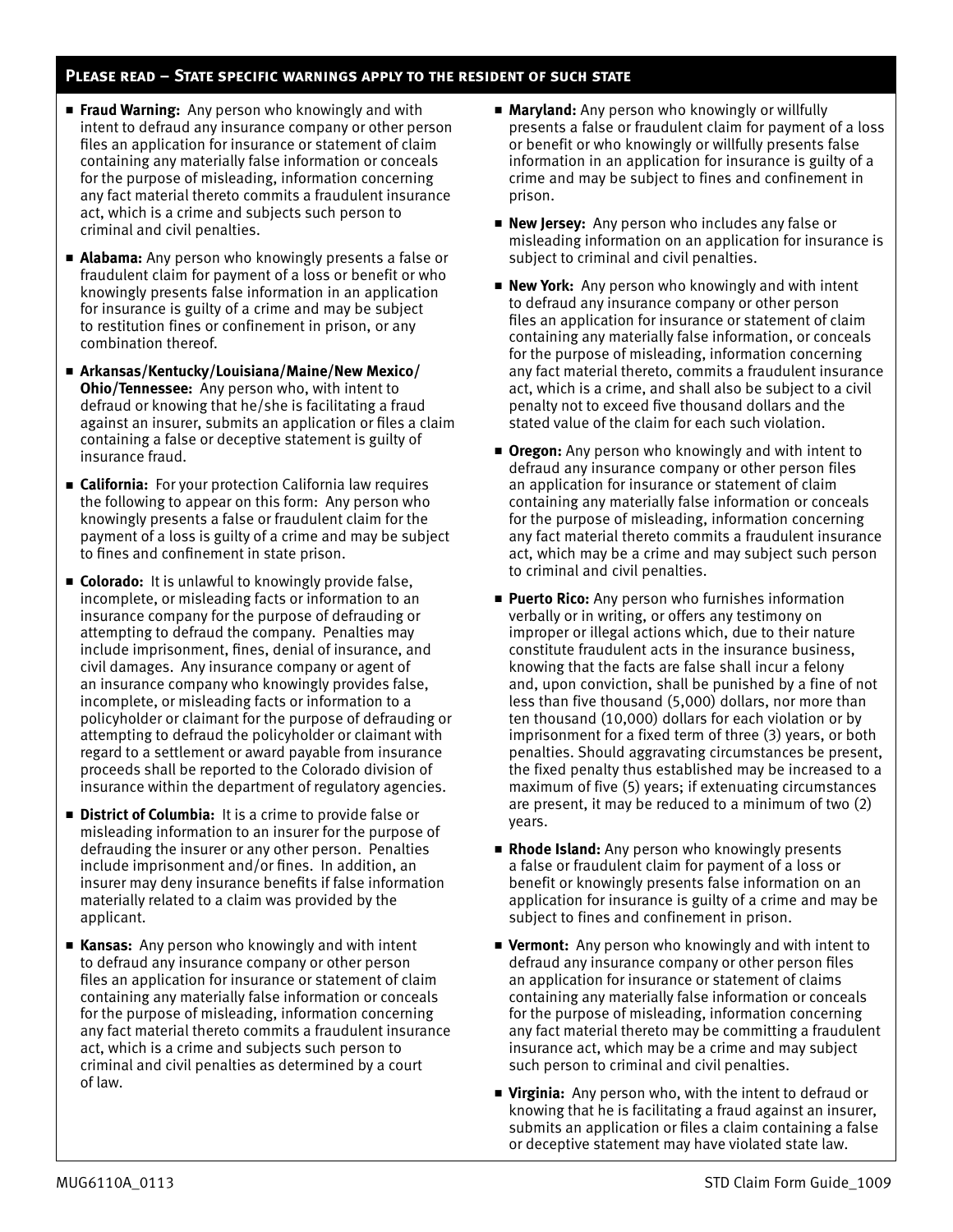# **Short-Term Disability Claim Form**

Mutual of Omaha Insurance Company United of Omaha Life Insurance Company Group Insurance Claims Management Mutual of Omaha Plaza Omaha, NE 68175-0001 Phone 800-877-5176 Fax 402-997-1865



|                                     | Section 1 - Employee Statement (Answer all questions to avoid delay)                                      |        |                                       |                                |                                                                    |                              |  |                                      |                                 |  |
|-------------------------------------|-----------------------------------------------------------------------------------------------------------|--------|---------------------------------------|--------------------------------|--------------------------------------------------------------------|------------------------------|--|--------------------------------------|---------------------------------|--|
| Current Employer's Name             |                                                                                                           |        |                                       |                                | Group ID Number<br><b>GOOOAQJX</b>                                 |                              |  | <b>Iob Title</b>                     | <b>Hours Worked</b><br>per Week |  |
| Name                                |                                                                                                           |        |                                       |                                |                                                                    |                              |  |                                      |                                 |  |
| <b>Address</b>                      |                                                                                                           |        |                                       | City                           |                                                                    |                              |  | State                                | ZIP                             |  |
| (Area Code) Home Telephone Number   |                                                                                                           |        | (Area Code) Cellular Telephone Number |                                |                                                                    |                              |  | <b>Social Security Number</b>        |                                 |  |
| <b>Email Address</b>                |                                                                                                           |        |                                       |                                |                                                                    |                              |  |                                      |                                 |  |
| Date of Birth                       | Height                                                                                                    | Weight |                                       | Dominant Hand:<br>$\Box$ Right | $\Box$ Left                                                        | $\Box$ Male<br>$\Box$ Female |  | $\Box$ Single<br>$\Box$ Married      | □Widowed<br>$\Box$ Divorced     |  |
| Date of Disability (1st Day Absent) |                                                                                                           |        |                                       | Date First Treated             |                                                                    |                              |  | <b>Estimated Return to Work Date</b> |                                 |  |
|                                     | Nature of illness and when symptoms first appeared, or describe how and where accident occurred.          |        |                                       |                                |                                                                    |                              |  |                                      |                                 |  |
|                                     | Was the disability work related? $\Box$ Yes $\Box$ No                                                     |        |                                       |                                | Have you filed a Workers' Compensation claim? $\Box$ Yes $\Box$ No |                              |  |                                      |                                 |  |
|                                     | Was disability related to a motor vehicle accident or is another third party liable? $\Box$ Yes $\Box$ No |        |                                       |                                |                                                                    |                              |  |                                      |                                 |  |
| Physician's Name                    |                                                                                                           |        |                                       |                                |                                                                    |                              |  |                                      |                                 |  |
|                                     |                                                                                                           |        |                                       |                                |                                                                    |                              |  |                                      |                                 |  |
|                                     |                                                                                                           |        |                                       |                                |                                                                    |                              |  |                                      |                                 |  |
|                                     | Other income you have filed for, are receiving, or are eligible for:                                      |        |                                       |                                |                                                                    |                              |  |                                      |                                 |  |
|                                     |                                                                                                           |        | Amount                                |                                |                                                                    | Date Claim Filed             |  |                                      | Date Benefits Began             |  |
| Workers' Compensation               |                                                                                                           |        |                                       |                                |                                                                    |                              |  |                                      |                                 |  |
| <b>State Disability</b>             |                                                                                                           |        |                                       |                                |                                                                    |                              |  |                                      |                                 |  |
| Other                               |                                                                                                           | \$     |                                       |                                |                                                                    |                              |  |                                      |                                 |  |

**Overpayment Notice:** Should you become overpaid at anytime during the duration of this claim we, Mutual of Omaha Insurance Company (Mutual) or United of Omaha Life Insurance Company (United), will request reimbursement of the overpaid amount. This amount is equal to the net benefit you received and any Federal Income Tax paid on your behalf for any time prior to current tax year. Your signature on the claim form authorizes Mutual or United to recover any overpaid Medicare and/or Social Security Tax that was paid on your behalf and certifies you will not attempt to recover a refund or credit of the Medicare and/or Social Security Tax with any Form W-2C that is furnished to you based on recoveries received.

**Important Notice:** If you have group life insurance through your employer, please contact your benefits administrator as soon as possible to determine what options are available to you to continue your life insurance. Some options require action within 31 days of the date you stop working/insurance ends for life insurance to continue.

If your coverage is written in California, North Carolina or Michigan and includes Survivor Benefits, please check your policy to determine if you can elect a survivor benefit beneficiary. If so, you may obtain a Beneficiary Designation form on the Internet or from your employer.

Any person who knowingly and with intent to injure, defraud or deceive any insurer files a statement of claim or an application containing false, incomplete, or misleading information is guilty of a felony of the third degree.

| Emp<br>.<br>- 11<br>w<br>. . | <br>$ -$ |
|------------------------------|----------|
|                              |          |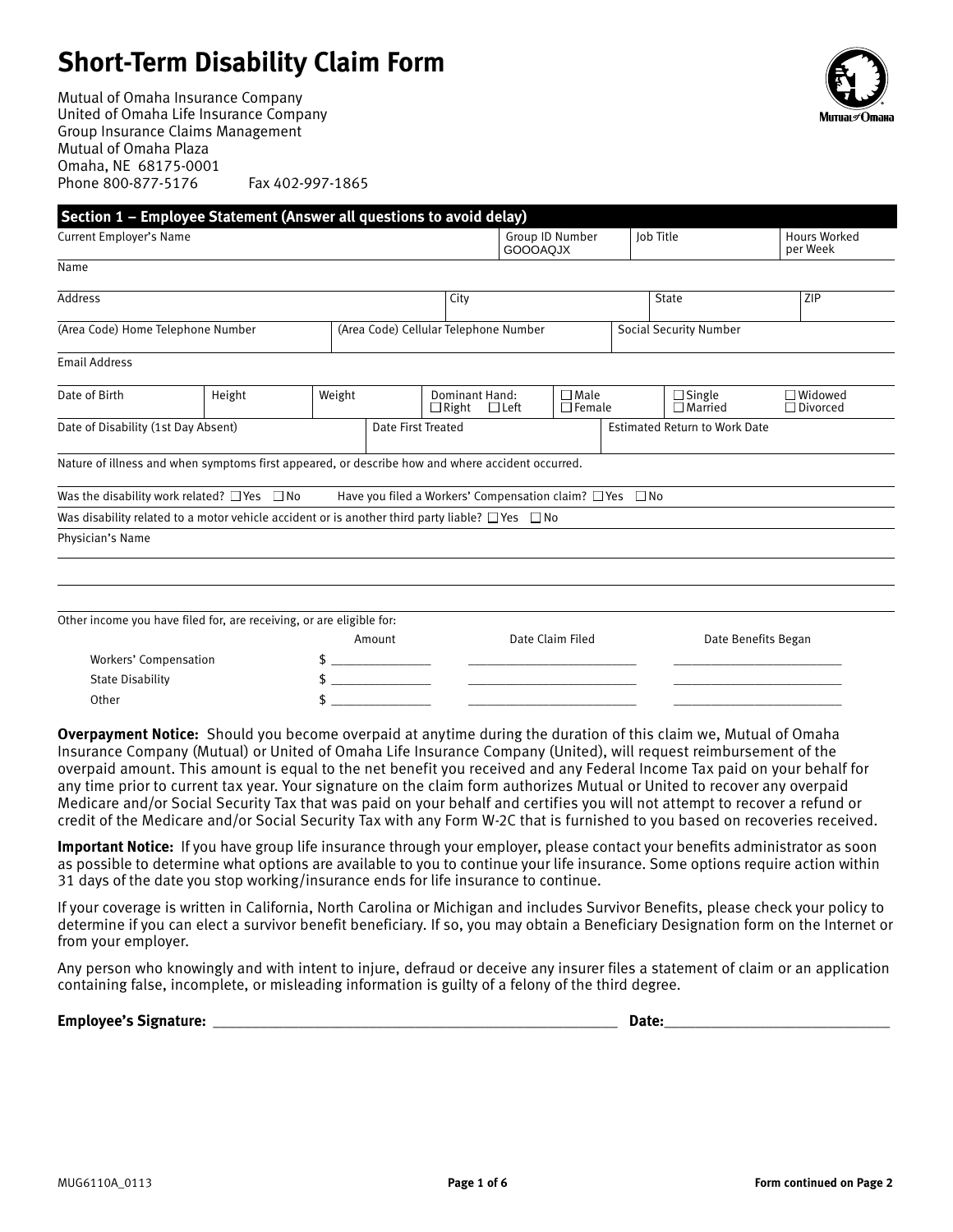# **Authorization to Disclose Personal Information**

1. I authorize any physician, medical or dental practitioner, hospital, clinic, pharmacy benefit manager, other medical care facility, health maintenance organization, insurer, employer, consumer reporting agency and any other provider of medical or dental services to release records containing the personal information of:

| $\sim$<br>. |        |   |
|-------------|--------|---|
|             | $\sim$ | M |

- 2. Personal information includes medical history, mental and physical condition, prescription drug records, alcohol or drug use, financial and occupational information.
- 3. You may release information to:

Group Disability Management Services Mutual of Omaha Insurance Company/United of Omaha Life Insurance Company Mutual of Omaha Plaza Omaha, NE 68175-0001

or

Fax 402-997-1865

- 4. I understand that the personal information that is disclosed will be used by Mutual of Omaha Insurance Company and United of Omaha Life Insurance Company to evaluate my claim for disability benefit plan reimbursement and that if I refuse to sign this authorization my claim for benefits may not be paid.
- 5. I understand that if the person or entity to whom information is disclosed is not a health care provider or health plan subject to federal privacy regulations, the personal information may be redisclosed without the protection of the federal privacy regulations.
- 6. This authorization will expire 24 contiguous months after the date signed.
- 7. I understand that I may revoke this authorization at any time by providing a written request to Mutual of Omaha Insurance Company and United of Omaha Life Insurance Company at the address above. If I revoke this authorization, it will not affect any use or disclosure of personal information that occurred prior to the receipt of my revocation.
- 8. I understand that I am entitled to receive a copy of this authorization and that a copy is as valid as the original.

# **RETAIN A SIGNED COPY FOR YOUR RECORDS**

\_\_\_\_\_\_\_\_\_\_\_\_\_\_\_\_\_\_\_\_\_\_\_\_\_\_\_\_\_\_\_\_\_\_\_\_\_\_\_\_\_\_\_\_\_\_\_\_\_\_\_\_\_\_\_\_\_\_\_\_\_\_\_\_\_\_\_\_\_\_\_\_\_\_\_\_\_\_\_\_\_\_\_\_\_\_\_\_\_\_\_\_\_\_\_\_\_\_\_\_\_\_\_\_\_\_\_

Name(s) used for records (if different than the name below): \_\_\_\_\_\_\_\_\_\_\_\_\_\_\_\_\_\_\_\_\_\_\_\_\_\_\_\_\_\_\_\_\_\_\_\_\_\_\_\_\_\_\_\_\_\_\_\_\_\_\_\_\_\_\_\_

Signature of Claimant **Date** Date of Claimant **Date of Claimant** Date of Claimant **Date of Claimant** Date of Claimant

\_\_\_\_\_\_\_\_\_\_\_\_\_\_\_\_\_\_\_\_\_\_\_\_\_\_\_\_\_\_\_\_\_\_\_\_\_\_\_\_\_\_\_\_\_\_\_\_\_\_\_\_\_\_\_\_\_\_\_\_\_\_\_\_\_\_\_\_\_\_\_\_ \_\_\_\_\_\_\_\_\_\_\_\_\_\_\_\_\_\_\_\_\_\_\_\_\_\_\_\_\_\_\_\_

**If Applicable: I am the legal representative of the claimant and I am authorized to grant permission on behalf of the claimant.**

**Printed Name of Legal Representative:\_\_\_\_\_\_\_\_\_\_\_\_\_\_\_\_\_\_\_\_\_\_\_\_\_\_\_\_\_\_\_\_\_\_\_\_\_\_\_\_\_\_\_\_\_\_\_\_\_\_\_**

**Signature of Legal Representative: \_\_\_\_\_\_\_\_\_\_\_\_\_\_\_\_\_\_\_\_\_\_\_\_\_\_\_\_\_\_\_\_\_\_\_\_\_\_\_\_\_\_\_\_\_\_\_\_\_\_\_\_\_\_**

**Type of Legal Representative: \_\_\_\_\_\_\_\_\_\_\_\_\_\_\_\_\_\_\_\_\_\_\_\_\_\_\_\_\_\_\_\_\_\_\_\_\_\_\_\_\_\_\_\_\_\_\_\_\_\_\_\_\_\_\_\_\_\_**

# **THIS AUTHORIZATION COMPLIES WITH HIPAA AND OTHER FEDERAL AND STATE LAWS**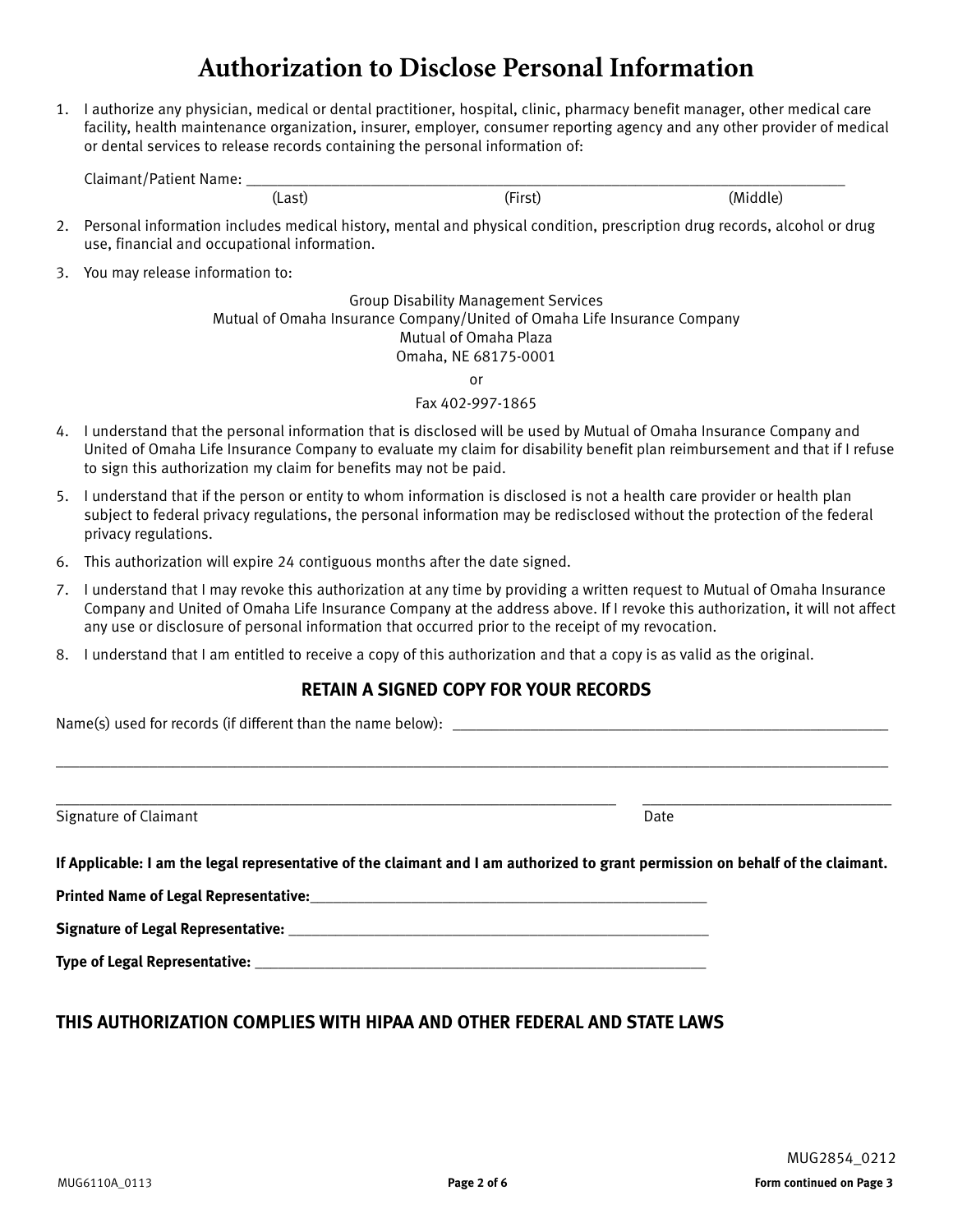# **Authorization to Disclose Health Information to My Employer**

I authorize Mutual of Omaha Insurance Company and United of Omaha Life Insurance Company to disclose health information about me to my employer, and to my employer's broker. I understand that this information will be used by my employer, and its broker, to monitor and manage the disability benefits program provided under my Group disability policy. I also understand that my employer and its broker will use the information solely for the purposes of auditing disability benefits paid, providing claims assistance, determining waiver or discontinuance of premium deductions, and coordinating with other subsidized salary continuance plans my employer may offer.

The health information which may be disclosed pursuant to this authorization includes such items as medical history, mental and physical condition, prescription drug records and alcohol or drug use.

I understand that I may refuse to sign this authorization. I realize that if I refuse to sign, my claim for benefits may not be paid.

#### **This authorization will remain in effect for 24 contiguous months from the date I sign it. I understand that I may revoke this authorization at any time. If I would like to revoke this authorization, I should send my revocation request to:**

ATTN: Group Disability Management Services Mutual of Omaha Insurance Company / United of Omaha Life Insurance Company Mutual of Omaha Plaza Omaha, NE 68175-0001 or Fax 402-997-1865

**I also understand that any revocation of this authorization will not affect any use or disclosure of health information that occurred prior to receipt of my revocation.**

**I understand that I am entitled to receive a copy of this authorization. A copy of this authorization is as effective as the original.**

(Printed Name and Address)

Signature Date Date of the Date of the Date of the Date of the Date of the Date of the Date of the Date of the

**or**

\_\_\_\_\_\_\_\_\_\_\_\_\_\_\_\_\_\_\_\_\_\_\_\_\_\_\_\_\_\_\_\_\_\_\_\_\_\_\_\_\_\_\_\_\_\_\_\_\_\_\_\_\_\_\_\_\_\_\_\_\_\_\_\_\_\_\_\_\_\_\_\_\_\_\_\_\_\_\_\_\_\_\_\_\_\_\_\_\_\_\_\_\_\_\_\_\_\_\_\_\_\_\_\_\_\_\_

\_\_\_\_\_\_\_\_\_\_\_\_\_\_\_\_\_\_\_\_\_\_\_\_\_\_\_\_\_\_\_\_\_\_\_\_\_\_\_\_\_\_\_\_\_\_\_\_\_\_\_\_\_\_\_\_\_\_\_\_\_\_\_\_\_\_\_\_\_\_\_\_ \_\_\_\_\_\_\_\_\_\_\_\_\_\_\_\_\_\_\_\_\_\_\_\_\_\_\_\_\_\_\_\_

**If Applicable**: I am the legal representative of the person whose financial and health information is to be disclosed, but I am authorized to grant permission on behalf of that person.

| Printed Name of Legal Representative: |
|---------------------------------------|
|                                       |
| Signature of Legal Representative:    |
|                                       |
| Type of Legal Representative:         |

Date:  $\Box$ 

# **RETAIN A SIGNED COPY FOR YOUR RECORDS**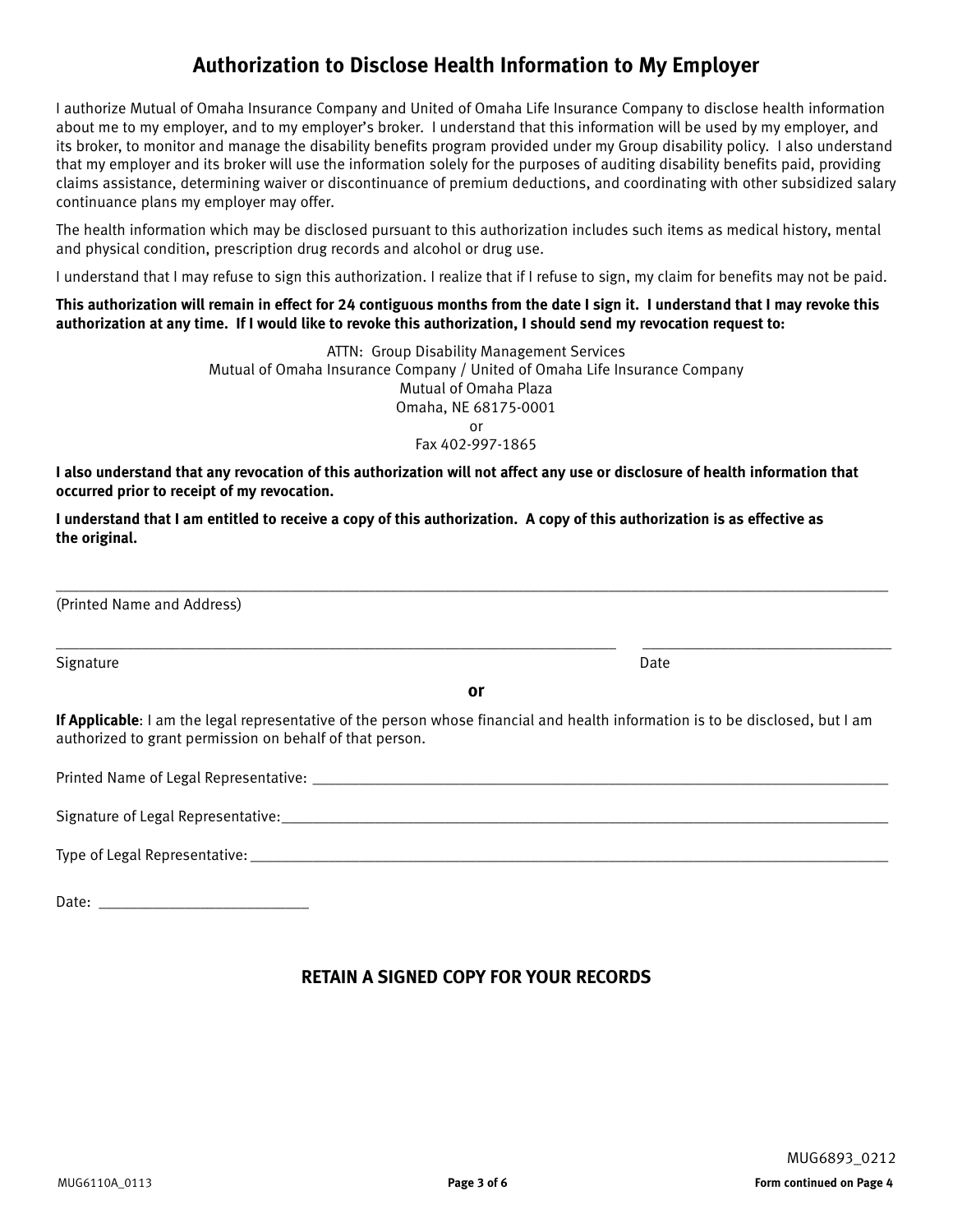### **FAX NUMBER (402) 997-1865 Form must be completed in full at no expense to Mutual of Omaha Page 4 of 6**

| Section 2 - Employer's Statement (Answer all questions to avoid delay)                                                                                                                                                                                                                                                                                                                                                                                                                                                                                                                                                                                                                                                                                                                                       |                        |          |                                                                                                   |                  |                             |  |  |
|--------------------------------------------------------------------------------------------------------------------------------------------------------------------------------------------------------------------------------------------------------------------------------------------------------------------------------------------------------------------------------------------------------------------------------------------------------------------------------------------------------------------------------------------------------------------------------------------------------------------------------------------------------------------------------------------------------------------------------------------------------------------------------------------------------------|------------------------|----------|---------------------------------------------------------------------------------------------------|------------------|-----------------------------|--|--|
| Company Name                                                                                                                                                                                                                                                                                                                                                                                                                                                                                                                                                                                                                                                                                                                                                                                                 |                        | G000AQJX | Group ID Number                                                                                   |                  | <b>Master Policy Number</b> |  |  |
| Class No. or Description                                                                                                                                                                                                                                                                                                                                                                                                                                                                                                                                                                                                                                                                                                                                                                                     |                        |          | Division/Location No. or Description                                                              |                  |                             |  |  |
| Address                                                                                                                                                                                                                                                                                                                                                                                                                                                                                                                                                                                                                                                                                                                                                                                                      | City                   |          |                                                                                                   | ZIP<br>State     |                             |  |  |
| <b>Email Address</b>                                                                                                                                                                                                                                                                                                                                                                                                                                                                                                                                                                                                                                                                                                                                                                                         |                        |          |                                                                                                   |                  |                             |  |  |
| Employee's Name:                                                                                                                                                                                                                                                                                                                                                                                                                                                                                                                                                                                                                                                                                                                                                                                             |                        |          |                                                                                                   |                  |                             |  |  |
| Weekly earnings as defined by the Plan:<br>(Please note: Benefits will be calculated based on premium received.)                                                                                                                                                                                                                                                                                                                                                                                                                                                                                                                                                                                                                                                                                             |                        |          | Number of weekly hours worked: _________                                                          |                  |                             |  |  |
| Was disability caused by employment? $\Box$ Yes $\Box$ No Has workers' compensation claim been filed? $\Box$ Yes $\Box$ No                                                                                                                                                                                                                                                                                                                                                                                                                                                                                                                                                                                                                                                                                   |                        |          |                                                                                                   |                  |                             |  |  |
| Does the Employee contribute toward the premium? $\Box$ Yes $\Box$ No                                                                                                                                                                                                                                                                                                                                                                                                                                                                                                                                                                                                                                                                                                                                        |                        |          |                                                                                                   |                  |                             |  |  |
| If yes, what percent is paid by the Employee? ______% Pre-tax _________ Post-tax ______?                                                                                                                                                                                                                                                                                                                                                                                                                                                                                                                                                                                                                                                                                                                     |                        |          |                                                                                                   |                  |                             |  |  |
| Employee's payroll classification □ Exempt □ Non-Exempt □ Salaried □ Hourly □ Union □ Non-Union □ Other                                                                                                                                                                                                                                                                                                                                                                                                                                                                                                                                                                                                                                                                                                      |                        |          |                                                                                                   |                  |                             |  |  |
| How was the Employee paid?                                                                                                                                                                                                                                                                                                                                                                                                                                                                                                                                                                                                                                                                                                                                                                                   |                        |          |                                                                                                   |                  |                             |  |  |
| Is this Employee eligible for salary continuation/sick leave? $\Box$ Yes $\Box$ No If yes, what is the weekly amount? \$                                                                                                                                                                                                                                                                                                                                                                                                                                                                                                                                                                                                                                                                                     |                        |          |                                                                                                   |                  |                             |  |  |
| Date of Hire:                                                                                                                                                                                                                                                                                                                                                                                                                                                                                                                                                                                                                                                                                                                                                                                                |                        |          | Date Covered Under This Plan:                                                                     |                  |                             |  |  |
| Does Mutual of Omaha cover the Employee for group long-term disability? $\Box$ Yes $\Box$ No                                                                                                                                                                                                                                                                                                                                                                                                                                                                                                                                                                                                                                                                                                                 |                        |          |                                                                                                   |                  |                             |  |  |
| Does United of Omaha Life Insurance Company cover the Employee for group life? □ Yes □ No If so, please complete the following.                                                                                                                                                                                                                                                                                                                                                                                                                                                                                                                                                                                                                                                                              |                        |          |                                                                                                   |                  |                             |  |  |
| Name of Employee's beneficiary according to your records:<br>Name of Employee's beneficiary according to your records:<br>2011 - 2022 - 2022 - 2022 - 2022 - 2022 - 2023 - 2023 - 2023 - 2023 - 2023 - 2023 - 2023 - 2023 - 2023 -                                                                                                                                                                                                                                                                                                                                                                                                                                                                                                                                                                           |                        |          |                                                                                                   |                  |                             |  |  |
| Important Notice: For Employees age 60 or over, refer to the policy provisions regarding group life continuation and conversion rights.                                                                                                                                                                                                                                                                                                                                                                                                                                                                                                                                                                                                                                                                      |                        |          |                                                                                                   |                  |                             |  |  |
| Does Mutual of Omaha cover the employee under an additional short-term disability policy? $\Box$ Yes _____________(policy number) $\Box$ No                                                                                                                                                                                                                                                                                                                                                                                                                                                                                                                                                                                                                                                                  |                        |          |                                                                                                   |                  |                             |  |  |
| Please contact Employee's direct supervisor and then circle the strength demand below which best describes the Employee's job:<br>10 lbs. Maximum lifting, occasional lift/carry of small articles. Some occasional walking or standing may be required.<br>$S - Sedentary$<br>$L - Light$<br>M – Medium<br>20 lbs. Maximum lifting with frequent lift/carry up to 10 lbs. A job is light if less lifting is involved but<br>Circle  <br>significant walking/standing is done or if done mostly sitting but requires push/pull on arm or leg controls.<br>– Medium<br>H – Heavy<br>V – Very Heavy<br>One<br>50 lbs. Maximum lifting with frequent lift/carry up to 25 lbs.<br>100 lbs. Maximum lifting with frequent lift/carry up to 50 lbs.<br>Over 100 lbs. Lifting with frequent lift/carry over 50 lbs. |                        |          |                                                                                                   |                  |                             |  |  |
| Employee's Job Title                                                                                                                                                                                                                                                                                                                                                                                                                                                                                                                                                                                                                                                                                                                                                                                         |                        |          |                                                                                                   | Last Day at Work |                             |  |  |
| What was the Employee's employment status on the first day absent?                                                                                                                                                                                                                                                                                                                                                                                                                                                                                                                                                                                                                                                                                                                                           |                        |          |                                                                                                   |                  |                             |  |  |
| Description of major job duties - Please attach job description                                                                                                                                                                                                                                                                                                                                                                                                                                                                                                                                                                                                                                                                                                                                              | a) If yes, when?       |          | Has the Employee returned to work? □ Yes<br>b) If not, what is the estimated return to work date? | $\Box$ No        |                             |  |  |
| Can the Employee's job be modified? $\Box$ Yes $\Box$ No                                                                                                                                                                                                                                                                                                                                                                                                                                                                                                                                                                                                                                                                                                                                                     |                        |          |                                                                                                   |                  |                             |  |  |
| Signature of Person Completing Claim Form                                                                                                                                                                                                                                                                                                                                                                                                                                                                                                                                                                                                                                                                                                                                                                    |                        |          | Title of Person Completing Claim Form                                                             |                  |                             |  |  |
| Date Signed<br>(Area Code) Phone Number                                                                                                                                                                                                                                                                                                                                                                                                                                                                                                                                                                                                                                                                                                                                                                      | (Area Code) Fax Number |          | <b>Email Address</b>                                                                              |                  |                             |  |  |
|                                                                                                                                                                                                                                                                                                                                                                                                                                                                                                                                                                                                                                                                                                                                                                                                              |                        |          |                                                                                                   |                  |                             |  |  |

**Please notify us if the Employee returns to work after the submission of this form.**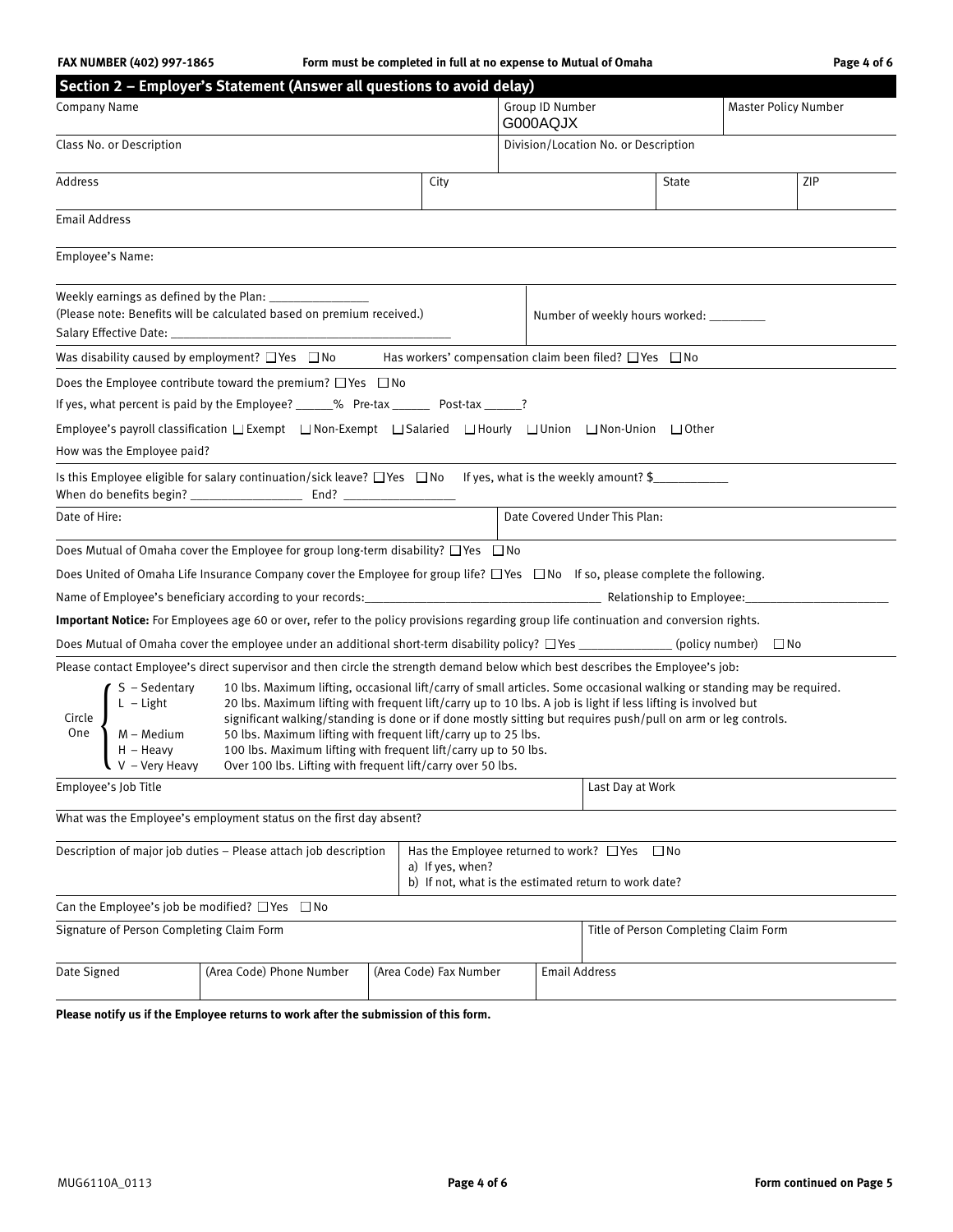# **FAX NUMBER (402) 997-1865 Form must be completed in full at no expense to Mutual of Omaha Page 5 of 6**

| Section 3 - Attending Physician's Statement (Answer all questions to avoid delay) |                                                      |                             |                                      |                 |  |
|-----------------------------------------------------------------------------------|------------------------------------------------------|-----------------------------|--------------------------------------|-----------------|--|
| <b>Employer Name</b>                                                              |                                                      |                             |                                      | Group ID Number |  |
|                                                                                   |                                                      |                             |                                      | G000AQJX        |  |
| Name of Patient (Last, First, MI) - Please Print                                  |                                                      |                             |                                      | Date of Birth   |  |
| <b>Diagnoses</b>                                                                  |                                                      |                             | ICD-9 Code(s)                        |                 |  |
| Symptoms                                                                          |                                                      | Date symptom first appeared |                                      |                 |  |
| Initial date of treatment:                                                        | Last date of treatment:                              |                             | Next date of treatment/office visit: |                 |  |
| Is disability due to: $\Box$ Accident/Injury<br>$\Box$ Sickness                   | Is the disability work related? $\Box$ Yes $\Box$ No |                             |                                      |                 |  |

If applicable, list the surgical procedure(s) – Describe fully and provide dates if any.

| If disability is due to Pregnancy, please provide the information below:                                                 |                                  |                              |                 |                                           |                                  |                  |                                                                       |          |  |
|--------------------------------------------------------------------------------------------------------------------------|----------------------------------|------------------------------|-----------------|-------------------------------------------|----------------------------------|------------------|-----------------------------------------------------------------------|----------|--|
| Date of Last Monthly Period                                                                                              | <b>Expected Date of Delivery</b> |                              |                 |                                           | <b>Expected Type of Delivery</b> |                  |                                                                       |          |  |
|                                                                                                                          |                                  |                              |                 | $\Box$ Vaginal<br>$\Box$ Cesarean Section |                                  |                  |                                                                       |          |  |
| <b>Actual Date of Delivery</b>                                                                                           |                                  |                              |                 | <b>Actual Type of Delivery</b>            |                                  |                  |                                                                       |          |  |
|                                                                                                                          |                                  |                              |                 | $\Box$ Vaginal                            | $\Box$ Cesarean Section          |                  |                                                                       |          |  |
| If any of the following questions are answered "Yes," then please provide the information to the right of that question. |                                  |                              |                 |                                           |                                  |                  |                                                                       |          |  |
| Was the patient treated in an<br>Date treated<br><b>Emergency Room?</b><br>$\square$ Yes<br>$\square$ No                 |                                  | Name of Hospital             |                 |                                           | Name of Physician                |                  |                                                                       |          |  |
| Did another physician treat or will be<br>treating the patient?<br>$\square$ Yes<br>$\Box$ No                            | Date treated                     | Physician's Name and Address |                 |                                           |                                  |                  |                                                                       |          |  |
| Was the patient hospital confined?                                                                                       |                                  | Date Confined In Hospital:   |                 |                                           | Name of Hospital                 |                  |                                                                       |          |  |
| $\Box$ Yes $\Box$ No                                                                                                     |                                  |                              |                 |                                           |                                  |                  |                                                                       |          |  |
| Did patient have outpatient surgery in a hospital<br>or ambulatory surgical center? $\Box$ Yes<br>$\square$ No           |                                  |                              | Date of Surgery |                                           |                                  | Name of Facility |                                                                       |          |  |
| <b>Functional Limitations - Abilities</b>                                                                                |                                  |                              |                 |                                           |                                  |                  |                                                                       |          |  |
| Indicate frequency per day the listed activity can be performed.                                                         |                                  |                              |                 |                                           |                                  |                  | Indicate longest single time duration each activity can be performed. |          |  |
| $(n = never, o = occasional, f = frequent, c = constant)$                                                                |                                  |                              |                 |                                           |                                  |                  |                                                                       |          |  |
| <b>Lifting</b>                                                                                                           | Carrying                         |                              |                 | Sitting                                   | Kneeling                         |                  | R: Finger Dexterity                                                   |          |  |
| $1-5$ lbs.                                                                                                               |                                  | $1-5$ lbs.                   |                 | Total time on feet                        |                                  |                  | L: Finger Dexterity                                                   |          |  |
| $6-10$ lbs.                                                                                                              |                                  | $6-10$ lbs.                  |                 | Standing                                  | Inside                           |                  | R: Below Shoulder                                                     |          |  |
| 11-25 lbs.                                                                                                               |                                  | $11-25$ lbs.                 |                 | Walking                                   |                                  |                  | L: Below Shoulder                                                     | Reaching |  |
| 26-50 lbs.                                                                                                               |                                  | 26-50 lbs.                   |                 | Bending                                   | Outside                          |                  | R: Above Shoulders                                                    |          |  |
| 51-100 lbs.                                                                                                              |                                  | 51-100 lbs.                  |                 | Squatting                                 | Others                           | Working with     | L: Above Shoulders                                                    |          |  |
| Over 100 lbs.                                                                                                            |                                  | Over 100 lbs.                |                 | Stooping                                  |                                  | Other (explain)  |                                                                       |          |  |

**Please notify us if the Employee returns to work after the submission of this form.**